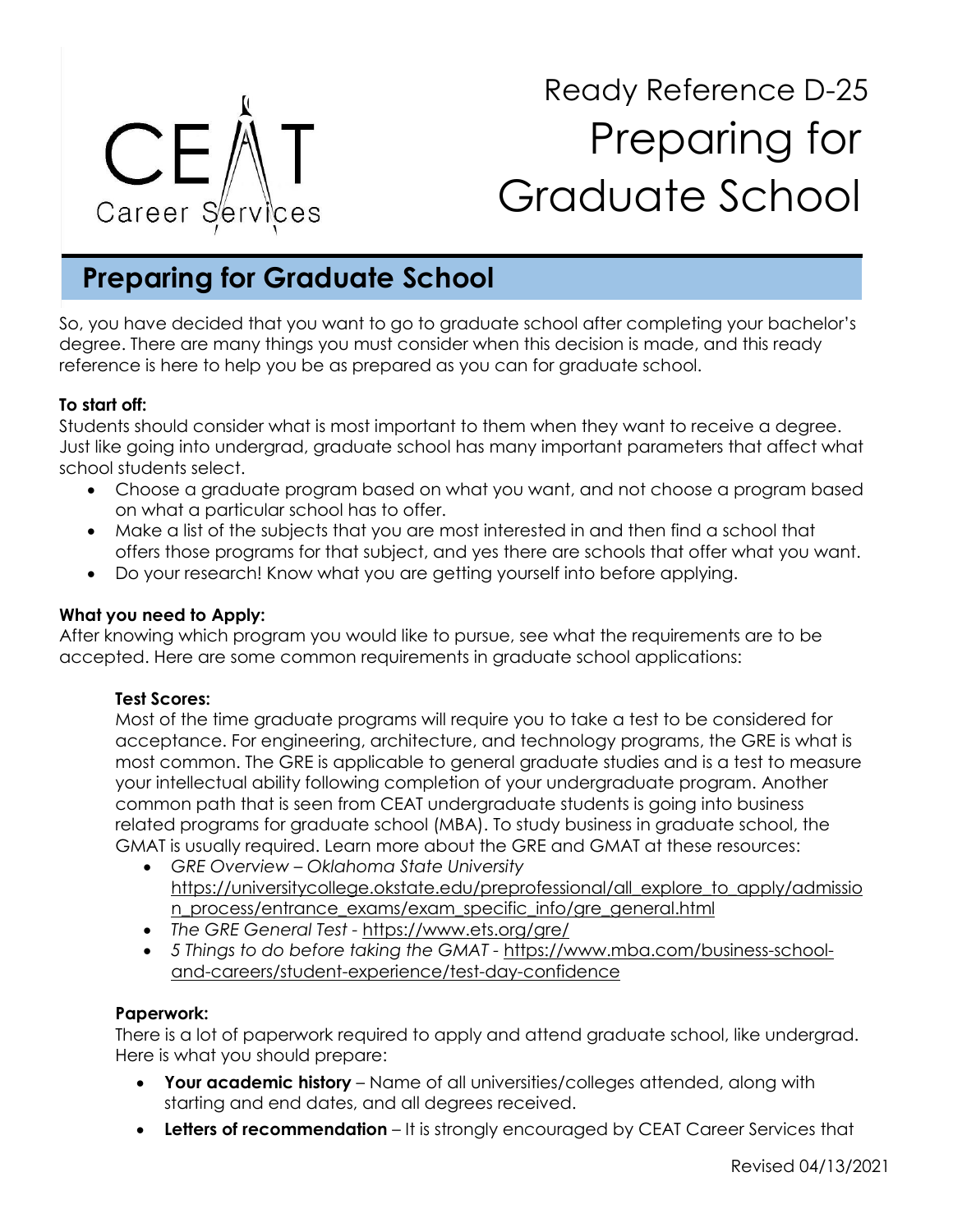students have at least 2-4 strong, professional letters of recommendation. (See Ready Reference E-11)

- **Resume or CV** This may not always be a requirement, but it should be something to prepare for a graduate school application. Schools may want to see your involvement and learn more about you, professionally, before admission.
	- o CV or Curriculum Vitae is like a resume but highlights more of your background and goes into detail. These can be multiple pages long. See ready reference E-13 for more details about CV.
- **Official Transcripts** Believe it or not, graduate programs will want proof that you have completed your bachelors' program.
- **Financial Guarantee Form**: Can be submitted before or after application, however, this form is required if student is admitted.

#### **Other Information:**

- International students may have to provide proof of English proficiency by submitting scores from a Test of English as a Foreign Language (TOEFL) exam.
- There is standard application fee for apply to graduate school at OSU, they are as follows:
	- o \$50 for US citizens or permanent residents.
	- o \$75 for international applicants.
	- o \$25 for US citizens or permanent resident card holders (non-degree seeking)
- Some applications may require additional materials such as statements of goals, a writing sample, or personal statement.
	- o A personal statement is common contributor to your application among many types of graduate schools and is a letter describing your goals, passions, involvement, and contributions. The purpose of this is for the admissions department to learn a little more about you when considering your acceptance. See ready reference E-18 for more information about personal statements.

For more information about what to expect from the application, see this link: <https://gradcollege.okstate.edu/application-process/index.html>

#### **Getting Involved:**

Most of the time, especially in CEAT, graduate students will be encouraged to get involved with something in their program outside of their coursework. To be fully prepared for graduate school it is advised that incoming students research and reach out to inquire about these positions. Here are a couple of common involvement opportunities to consider as a graduate student:

## **Graduate Research Assistant (GRA):**

A lot of graduate students within CEAT are also part of a research project here at OSU under a faculty member. Typically, this position is directly related to their field of study and can offer as real work experience for students.